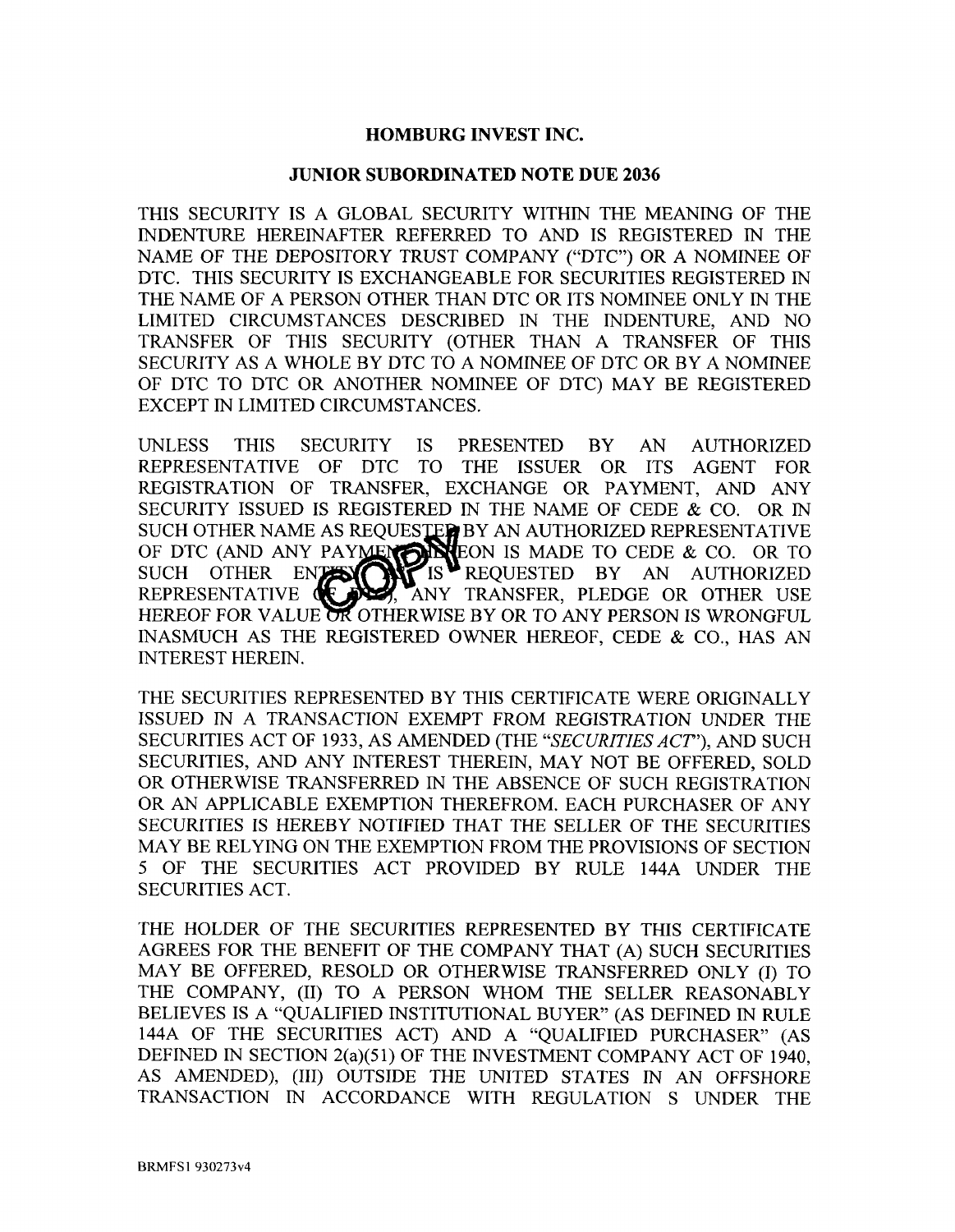SECURITIES ACT, (IV) PURSUANT TO AN EFFECTIVE REGISTRATION STATEMENT UNDER THE SECURITIES ACT, OR (V) PURSUANT TO ANOTHER EXEMPTION FROM REGISTRATION UNDER THE SECURITIES ACT, AND (B) THE HOLDER WILL NOTIFY ANY PURCHASER OF ANY SECURITIES FROM IT OF THE RESALE RESTRICTIONS REFERRED TO IN (A) ABOVE. UNLESS PERMITTED UNDER APPLICABLE CANADIAN SECURITIES LEGISLATION, THE HOLDER OF THIS SECURITY MUST NOT TRADE THE SECURITY BEFORE NOVEMBER 27, 2006.

THE SECURITIES WILL BE ISSUED AND MAY BE TRANSFERRED ONLY IN BLOCKS HAVING AN AGGREGATE PRINCIPAL AMOUNT OF NOT LESS THAN \$100,000. TO THE FULLEST EXTENT PERMITTED BY LAW, ANY ATTEMPTED TRANSFER OF SECURITIES, OR ANY INTEREST THEREIN, IN A BLOCK HAVING AN AGGREGATE PRINCIPAL AMOUNT OF LESS THAN \$100,000 AND MULTIPLES OF \$1,000 IN EXCESS THEREOF SHALL BE DEEMED TO BE VOID AND OF NO LEGAL EFFECT WHATSOEVER. TO THE FULLEST EXTENT PERMITTED BY LAW, ANY SUCH PURPORTED TRANSFEREE SHALL BE DEEMED NOT TO BE THE HOLDER OF SUCH SECURITIES FOR ANY PURPOSE, INCLUDING, BUT NOT LIMITED TO THE RECEIPT OF PRINCIPAL OF OR INTEREST ON SUCH SECUPITED OF ANY INTEREST THEREIN, AND SUCH PURPORTED TRANSFARE SHILL BE DEEMED TO HAVE NO INTEREST WHATSOEVER IN

THE HOLDER OF THIS SECURITY, OR ANY INTEREST THEREIN, BY ITS ACCEPTANCE HEREOF OR THEREOF ALSO AGREES, REPRESENTS AND WARRANTS THAT IT IS NOT AN EMPLOYEE BENEFIT PLAN, INDIVIDUAL RETIREMENT ACCOUNT OR OTHER PLAN OR ARRANGEMENT SUBJECT TO TITLE I OF THE EMPLOYEE RETIREMENT INCOME SECURITY ACT OF 1974, AS AMENDED *("ERISA"),* OR SECTION 4975 OF THE INTERNAL REVENUE CODE OF 1986, AS AMENDED (THE *"CODE")* (EACH A *"PLAN"),* OR AN ENTITY WHOSE UNDERLYING ASSETS INCLUDE "PLAN ASSETS" BY REASON OF ANY PLAN'S INVESTMENT IN THE ENTITY, AND NO PERSON INVESTING "PLAN ASSETS" OF ANY PLAN MAY ACQUIRE OR HOLD THIS SECURITY OR ANY INTEREST THEREIN. ANY PURCHASER OR HOLDER OF THE SECURITIES OR ANY INTEREST THEREIN WILL BE DEEMED TO HAVE REPRESENTED BY ITS PURCHASE AND HOLDING THEREOF THAT IT IS NOT AN EMPLOYEE BENEFIT PLAN WITHIN THE MEANING OF SECTION 3(3) OF ERISA, OR A PLAN TO WHICH SECTION 4975 OF THE CODE IS APPLICABLE, A TRUSTEE OR OTHER PERSON ACTING ON BEHALF OF AN EMPLOYEE BENEFIT PLAN OR PLAN, OR ANY OTHER PERSON OR ENTITY USING THE ASSETS OF ANY EMPLOYEE BENEFIT PLAN OR PLAN TO FINANCE SUCH PURCHASE.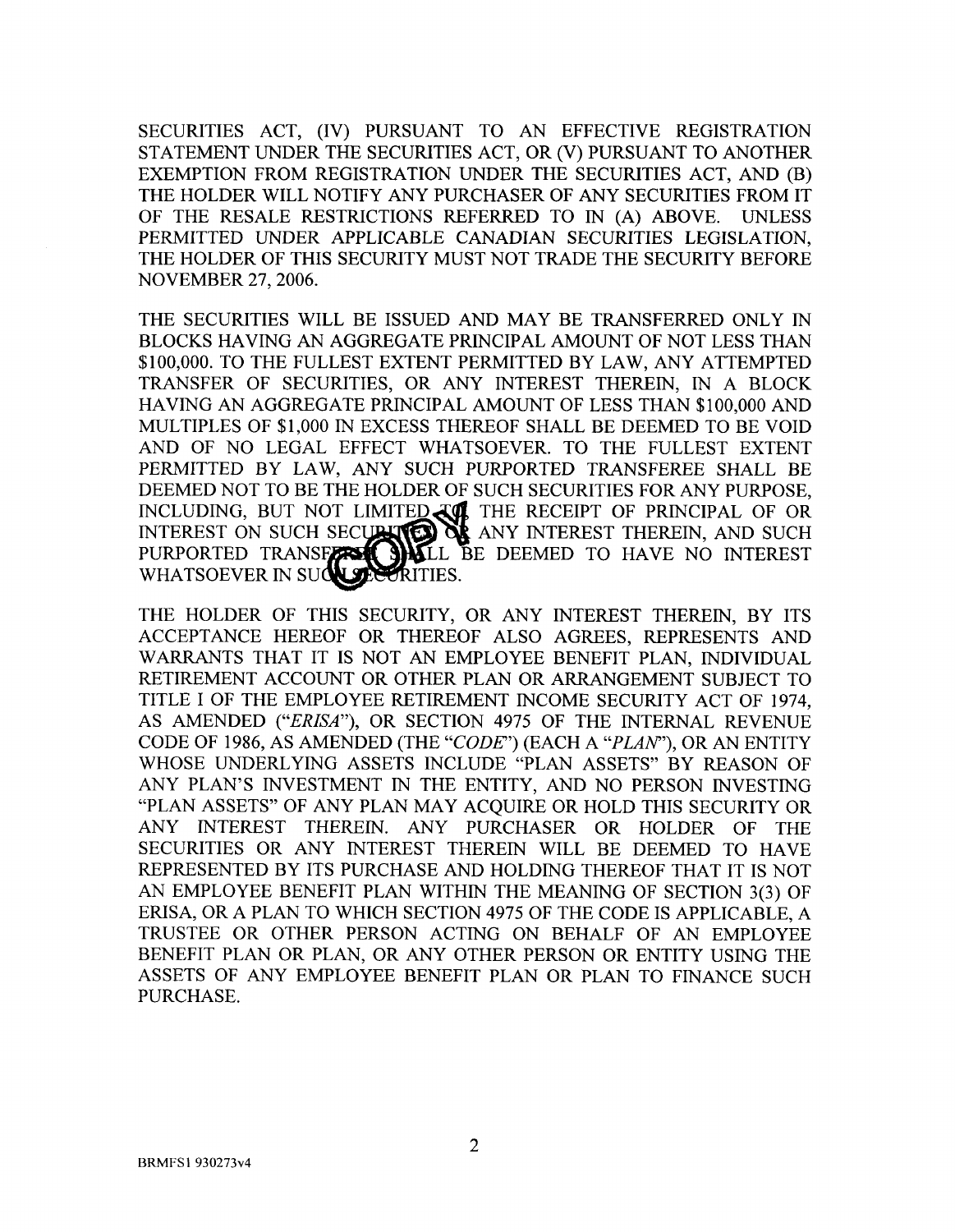### **Homburg Invest Inc.**

#### **Junior Subordinated Note due 2036**

No. D-1 \$20,000,000 \$20,000,000 \$20,000,000 \$20,000,000 \$20,000,000 \$20,000 \$20,000 \$20,000 \$20,000 \$20,000 \$20

Homburg Invest Inc. a corporation organized and existing under the laws of the province of Alberta, Canada (hereinafter called the *"Company,"* which term includes any successor Person under the Indenture hereinafter referred to), for value received, hereby promises to pay to Cede  $\&$  Co., or registered assigns, the principal sum of Twenty Million Dollars (\$20,000,000) or such other principal amount represented hereby as may be set forth in the records of the Securities Registrar hereinafter referred to in accordance with the Indenture on July 30, 2036. The Company further promises to pay interest on said principal sum from July 26, 2006, or from the most recent Interest Payment Date to which interest has been paid or duly provided for, quarterly in arrears on January 30, April 30, July 30 and October 30 of each year, commencing July 30, 2006, or if any such day is not a Business Day, on the next succeeding Business Day (and no interest shall accrue in respect of the amounts whose payment is so delayed for the period from and after such Interest Payment Date until such next succeeding Business Day), except that, if such Business Day falls in the  $\sum$  edge calendar year, such payment shall be made on the immediately properly Bushless Day, in each case, with the same force and effect as if made on the network bayment Date, at a fixed rate equal to 9.475% per annum through the interest payh, date on July 30, 2016 ("Fixed Rate Period") and thereafter at a variable rate equal to LIBOR plus 3.85% per annum, until the principal hereof is paid or duly provided for or made available for payment; *provided, further,* that any overdue principal, premium, if any, and any overdue installment of interest shall bear Additional Interest at a fixed rate equal to 9.475% through the interest payment date on July 30, 2016 and thereafter at a variable rate equal to LIBOR plus 3.85 % per annum (to the extent that the payment of such interest shall be legally enforceable), compounded quarterly, from the dates such amounts are due until they are paid or made available for payment, and such interest shall be payable on demand.

During the Fixed Rate Period, the amount of interest payable shall be computed on the basis of a 360-day year of twelve 30-day months and the amount payable for any partial period shall be computed on the basis of the number of days elapsed in a 360-day year of twelve 30-day months. Upon expiration of the Fixed Rate Period, the amount of interest payable for any interest payment period will be computed on the basis of a 360 day year and the actual number of days elapsed in the relevant interest period. The interest so payable, and punctually paid or duly provided for, on any Interest Payment Date shall, as provided in the Indenture, be paid to the Person in whose name this Security (or one or more Predecessor Securities) is registered at the close of business on the Regular Record Date for such interest installment. Any such interest not so punctually paid or duly provided for shall forthwith cease to be payable to the Holder on such Regular Record Date and may either be paid to the Person in whose name this Security (or one or more Predecessor Securities) is registered at the close of business on a Special Record Date for the payment of such Defaulted Interest to be fixed by the Trustee, notice whereof shall be given to Holders of Securities not less than ten (10) days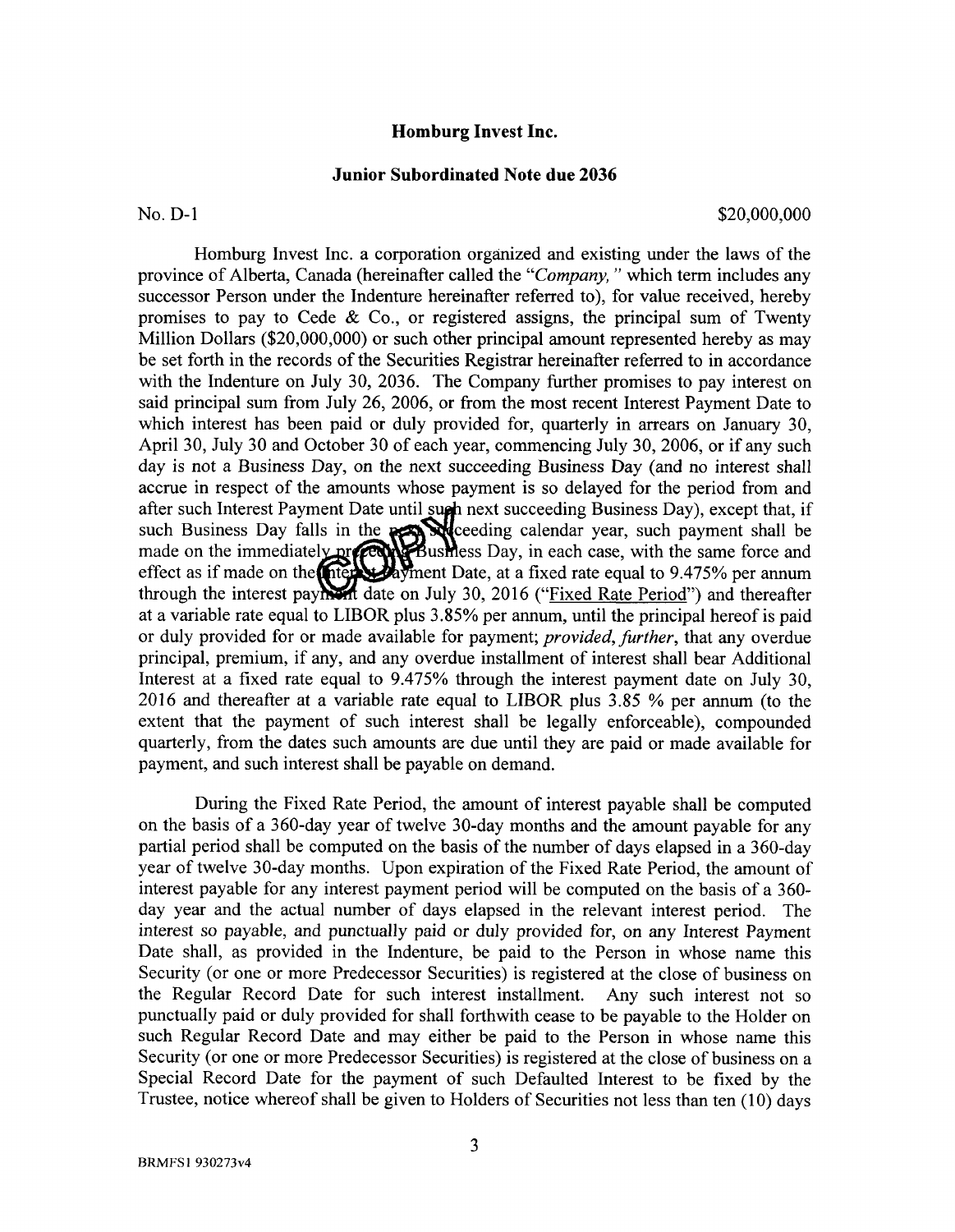prior to such Special Record Date, or be paid at any time in any other lawful manner not inconsistent with the requirements of any securities exchange on which the Securities may be listed, and upon such notice as may be required by such exchange, all as more fully provided in the Indenture.

Payment of principal of, premium, if any, and interest on this Security shall be made in such coin or currency of the United States of America as at the time of payment is legal tender for payment of public and private debts. Payments of principal, premium, if any, and interest due at the Maturity of this Security shall be made at the Place of Payment upon surrender of such Securities to the Paying Agent, and payments of interest shall be made, subject to such surrender where applicable, by wire transfer at such place and to such account at a banking institution in the United States as may be designated in writing to the Paying Agent at least ten (10) Business Days prior to the date for payment by the Person entitled thereto unless proper written transfer instructions have not been received by the relevant record  $\frac{da}{k}$  which case such payments shall be made by check mailed to the address of such  $\sqrt{2}$  such address shall appear in the Security Register.

The indebtel  $\bigodot$   $\bigodot$   $\bigodot$   $\bigodot$  and the Security is, to the extent provided in the Indenture, subordinate and junior in right of payment to the prior payment in full of all Senior Debt, and this Security is issued subject to the provisions of the Indenture with respect thereto. Each Holder of this Security, by accepting the same, (a) agrees to and shall be bound by such provisions, (b) authorizes and directs the Trustee on his or her behalf to take such actions as may be necessary or appropriate to effectuate the subordination so provided and (c) appoints the Trustee his or her attorney-in-fact for any and all such purposes. Each Holder hereof, by his or her acceptance hereof, waives all notice of the acceptance of the subordination provisions contained herein and in the Indenture by each holder of Senior Debt, whether now outstanding or hereafter incurred, and waives reliance by each such holder upon said provisions.

Unless the certificate of authentication hereon has been executed by the Trustee by manual signature, this Security shall not be entitled to any benefit under the Indenture or be valid or obligatory for any purpose.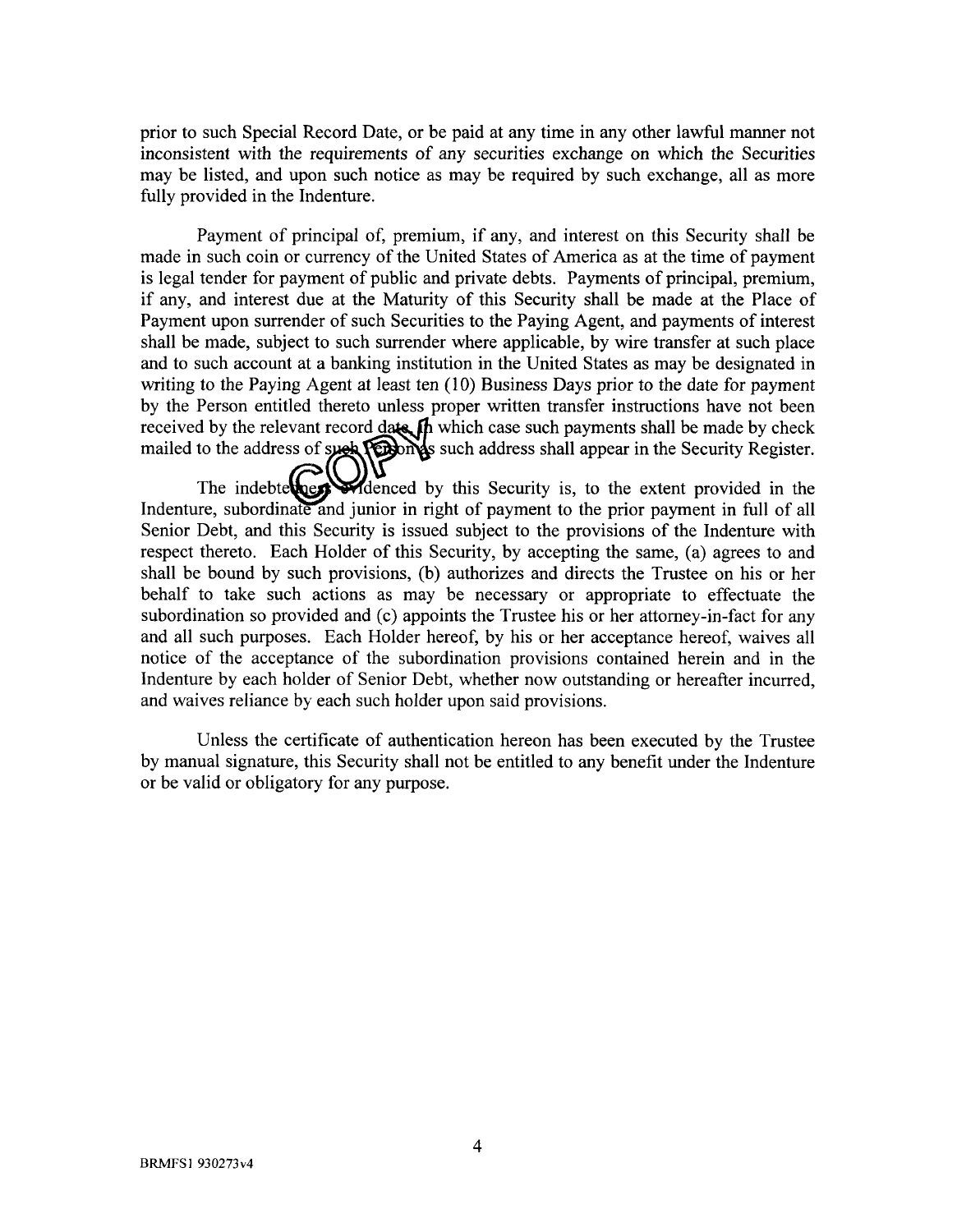#### **[REVERSE OF SECURITY]**

This Security is one of a duly authorized issue of securities of the Company (the *"Securities")* issued under the Junior Subordinated Indenture, dated as of July 26, 2006 (the *"Indenture"),* between the Company and Wells Fargo Bank, N.A., as Trustee (in such capacity, the *"Trustee,"* which term includes any successor trustee under the Indenture), to which Indenture and all indentures supplemental thereto reference is hereby made for a statement of the respective rights, limitations of rights, duties and immunities thereunder of the Company, the Trustee, the holders of Senior Debt and the Holders of the Securities, and of the terms upon which the Securities are, and are to be, authenticated and delivered. In the case of conflict between the provisions of this Security and the Indenture, the provisions of the Indenture shall prevail.

All terms used in this Security that are defined in the Indenture shall have the meanings assigned to them in the Indenture.

The Company may, on any Interest Payment Date, at its option, upon not less than thirty (30) days' nor more than sixty (60) days' written notice to the Holders of the Securities (unless a shorter notice period shall be satisfactory to the Trustee) on or after July 30, 2011, and subject to the setting and conditions of  $\frac{\text{Article XI}}{\text{Article XI}}$  of the Indenture, redeem this Security in whele  $\sum_{n=1}^{\infty}$  my  $\sum_{n=1}^{\infty}$  from time to time at a Redemption Price equal to one hypertial  $\frac{100\%}{2}$  of the principal amount hereof, together, in the case of any such **depity**tion, with accrued interest, including any Additional Interest, through but excluding the date fixed as the Redemption Date.

In addition, upon the occurrence and during the continuation of a Special Event, the Company may, at its option, upon not less than thirty (30) days' nor more than sixty (60) days' written notice to the Holders of the Securities (unless a shorter notice period shall be satisfactory to the Trustee), redeem this Security, in whole but not in part, subject to the terms and conditions of Article XI of the Indenture at a Redemption Price equal to one hundred seven and one half percent (107.5%) of the principal amount hereof, together, in the case of any such redemption, with accrued interest, including any Additional Interest, through but excluding the date fixed as the Redemption Date.

In the event of redemption of this Security in part only, a new Security or Securities for the unredeemed portion hereof will be issued in the name of the Holder hereof upon the cancellation hereof. If less than all the Securities are to be redeemed, the particular Securities to be redeemed shall be selected not more than sixty (60) days prior to the Redemption Date by the Trustee from the Outstanding Securities not previously called for redemption, by such method as the Trustee shall deem fair and appropriate and which may provide for the selection for redemption of a portion of the principal amount of any Security.

The Indenture permits, with certain exceptions as therein provided, the Company and the Trustee at any time to enter into a supplemental indenture or indentures for the purpose of modifying in any manner the rights and obligations of the Company and of the Holders of the Securities, with the consent of the Holders of not less than a majority in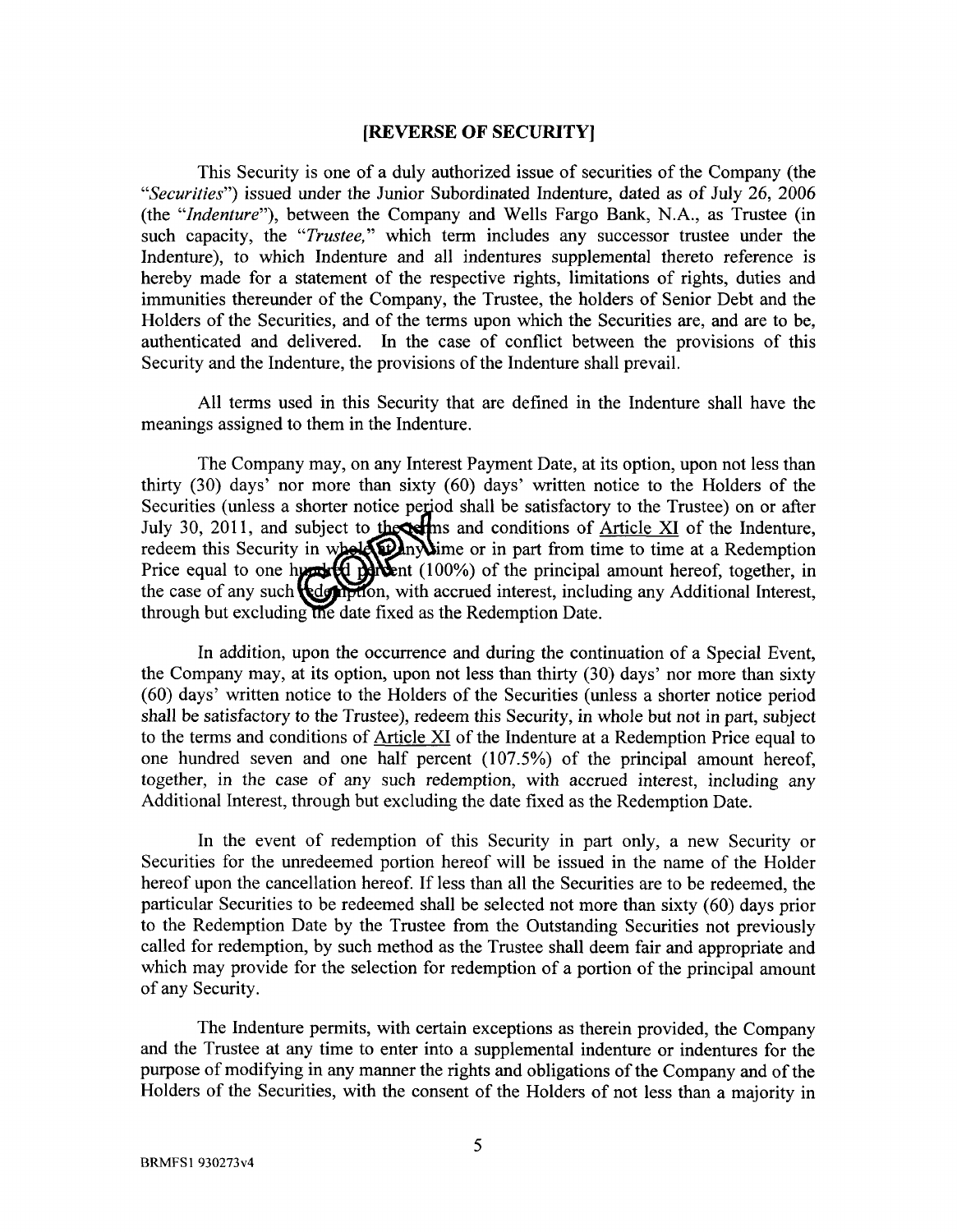principal amount of the Outstanding Securities. The Indenture also contains provisions permitting Holders of specified percentages in principal amount of the Securities, on behalf of the Holders of all Securities, to waive compliance by the Company with certain provisions of the Indenture and certain past defaults under the Indenture and their consequences. Any such consent or waiver by the Holder of this Security shall be conclusive and binding upon such Holder and upon all future Holders of this Security and of any Security issued upon the registration of transfer hereof or in exchange herefor or in lieu hereof, whether or not notation of such consent or waiver is made upon this Security.

No reference herein to the Indenture and no provision of this Security or of the Indenture shall alter or impair the obligation of the Company, which is absolute and unconditional, to pay the principal of and any premium, if any, and interest, including any Additional Interest (to the extent legally enforceable), on this Security at the times, place and rate, and in the coin or currency, herein prescribed.

As provided in the Indenture and subject to certain limitations therein set forth, the transfer of this Security is restricted to transfers to (i) the Company, (ii) *"Qualified Institutional Buyers"* (as defined in Rule 144A under the Securities Act of 1933, as amended (the "Securities Act")) who are also "Qualified Purchasers" (as such term is defined in the Investment Compression  $\log$  of 1940, as amended), (iii) outside the United States in an offshore transaction  $\sum$  accordance with Regulation S under the Securities Act, (iv) pursuant to an effective registration statement under the Securities Act or (v) pursuant to another examplion from registration under the Securities Act and is registrable in the Securities Register, upon surrender of this Security for registration of transfer at the office or agency of the Company maintained for such purpose, duly endorsed by, or accompanied by a written instrument of transfer in form satisfactory to the Company and the Securities Registrar and duly executed by, the Holder hereof or such Holder's attorney duly authorized in writing, and thereupon one or more new Securities, of like tenor, of authorized denominations and for the same aggregate principal amount, will be issued to the designated transferee or transferees.

The Securities are issuable only in registered form without coupons in minimum denominations of \$100,000 and any integral multiple of \$1,000 in excess thereof. As provided in the Indenture and subject to certain limitations therein set forth, Securities are exchangeable for a like aggregate principal amount of Securities and of like tenor of a different authorized denomination, as requested by the Holder surrendering the same.

No service charge shall be made for any such registration of transfer or exchange, but the Company may require payment of a sum sufficient to cover any tax or other governmental charge payable in connection therewith.

The Company, the Trustee and any agent of the Company or the Trustee may treat the Person in whose name this Security is registered as the owner hereof for all purposes, whether or not this Security be overdue, and neither the Company, the Trustee nor any such agent shall be affected by notice to the contrary.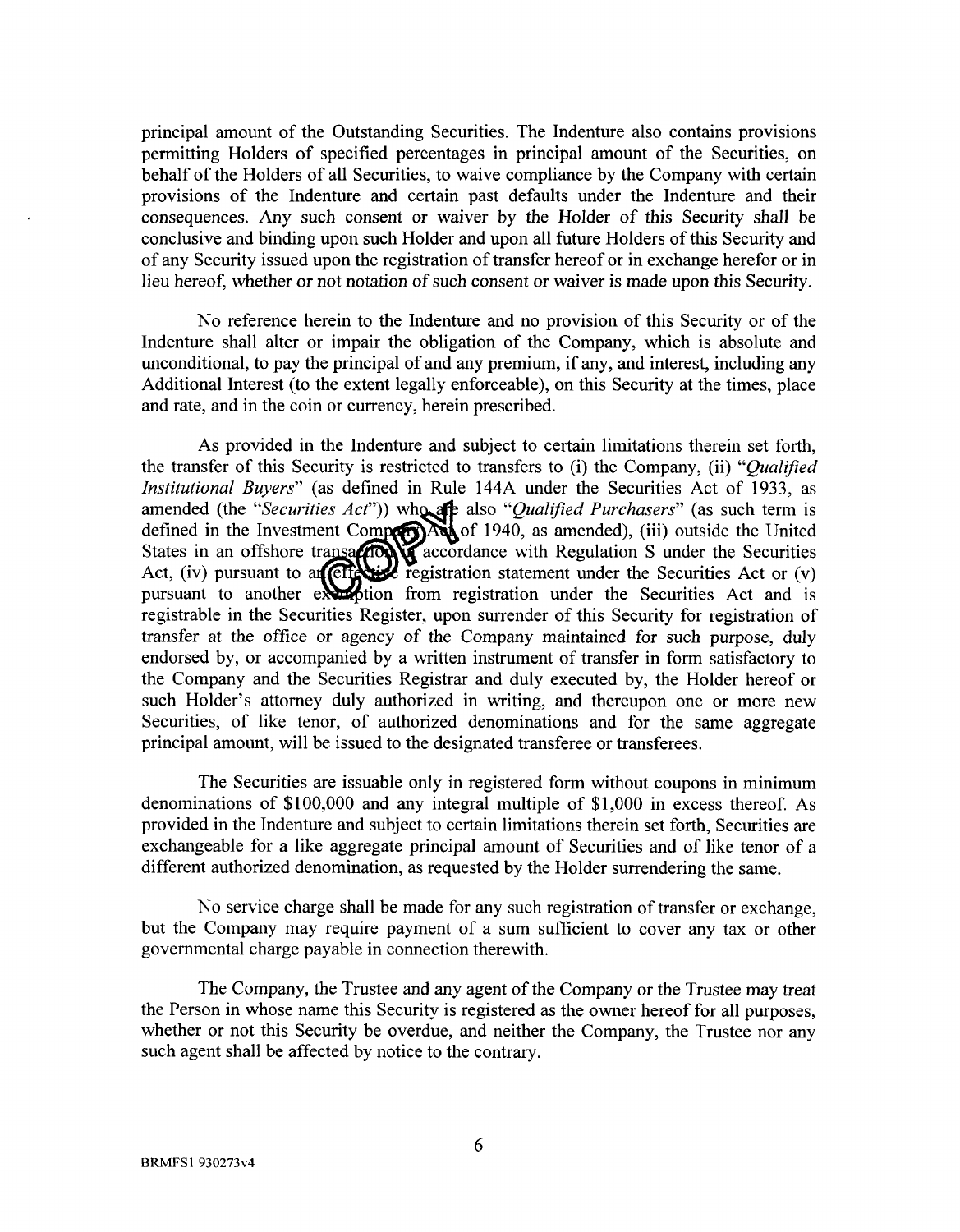The Company and, by its acceptance of this Security or a beneficial interest herein, the Holder of, and any Person that acquires a beneficial interest in, this Security agree that, for United States federal, state and local tax purposes and for Canadian federal, provincial and local tax purperses, it is intended that this Security constitute indebtedness. <u>ලා</u>

This Security Charles construed and enforced in accordance with and governed by the laws of the State of New York, without reference to its conflict of **laws provisions (other than Section 5-1401 of the General Obligations Law).**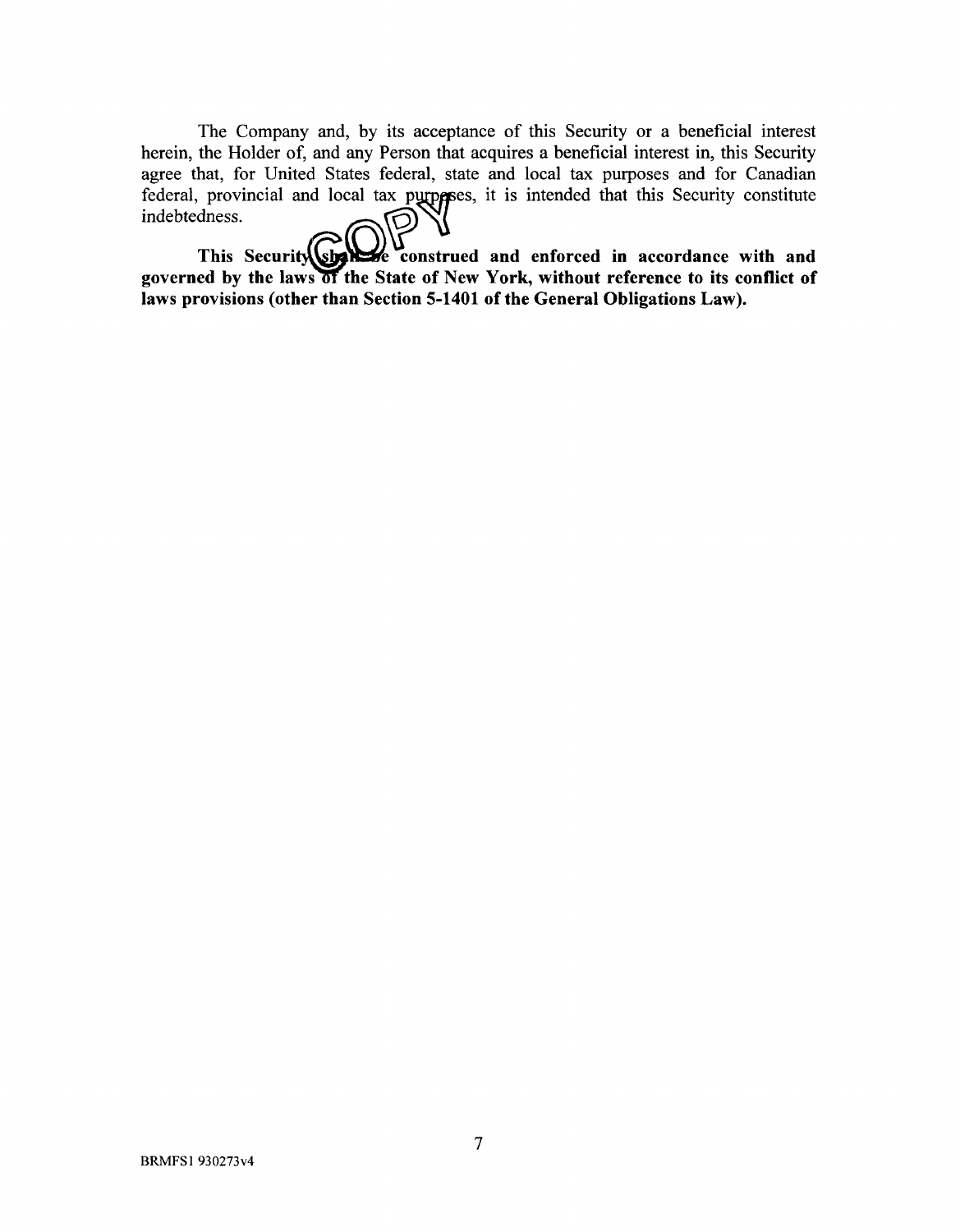IN WITNESS WHEREOF, the Company has caused this instrument to be duly executed on this  $\frac{\partial (a)}{\partial y}$  day of July, 2006.

HOMBURG INVEST INC. **FLAC INNIS**  $\overline{\mathcal{D}}$ Name 4  $FINANCE = CFD$ Title: L

This is one of the Securities referred to in the within-mentioned Indenture.<br>Dated:  $\underline{\mathcal{M}}\underline{\mathcal{V}}$   $\underline{\mathcal{Q}}\underline{\mathcal{G}}$  , 2006

WELLS FARGO BANK, N.A., not in its<br>individual capacity but splely as Prustee Authorized signatory